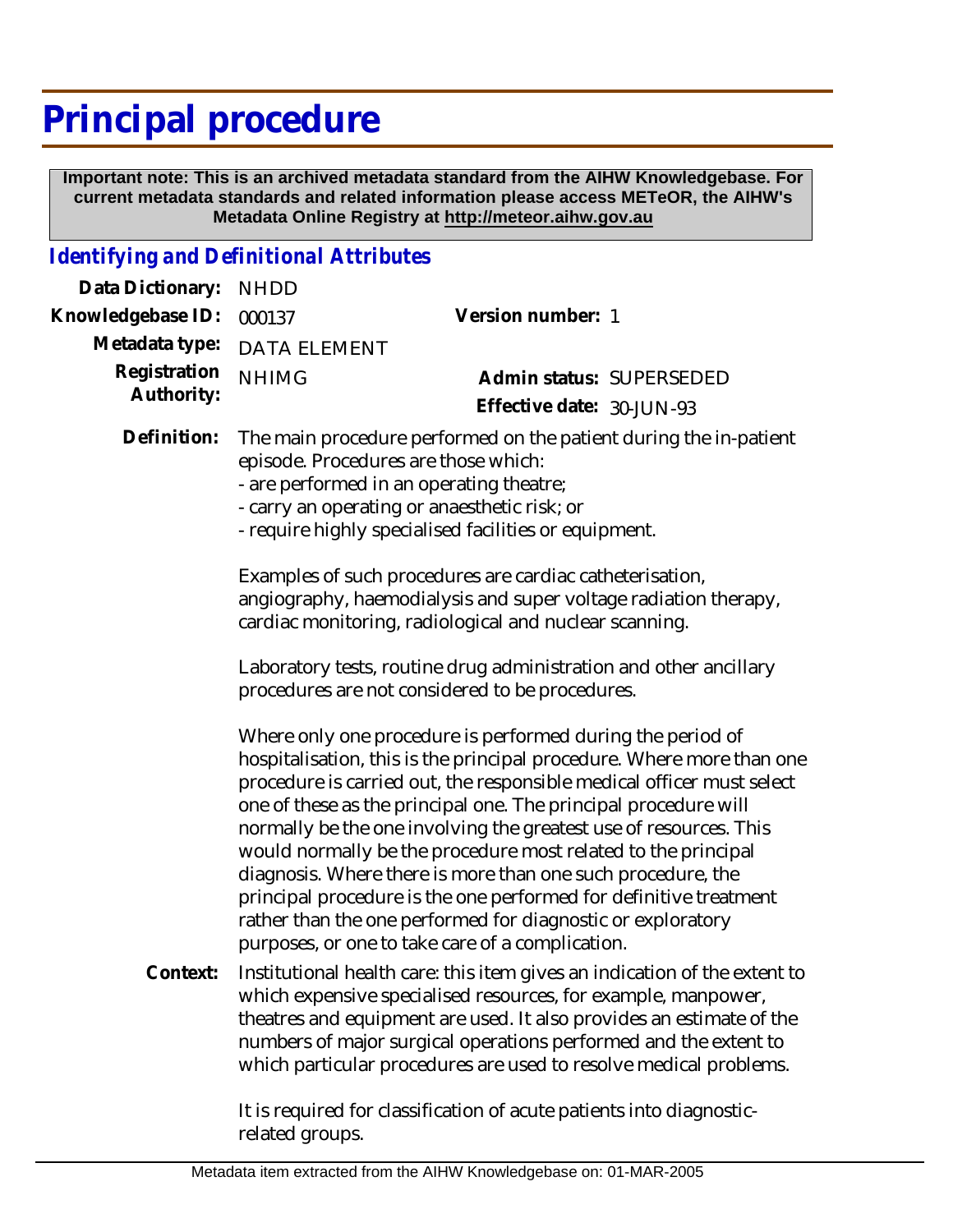|                                | <b>Relational and Representational Attributes</b>                                                                                                                                                                                                                                                                                                                                                                                       |
|--------------------------------|-----------------------------------------------------------------------------------------------------------------------------------------------------------------------------------------------------------------------------------------------------------------------------------------------------------------------------------------------------------------------------------------------------------------------------------------|
| Datatype: Numeric              |                                                                                                                                                                                                                                                                                                                                                                                                                                         |
| Representational CODE<br>form: |                                                                                                                                                                                                                                                                                                                                                                                                                                         |
| Representation ?<br>layout:    |                                                                                                                                                                                                                                                                                                                                                                                                                                         |
| Minimum Size: $_4$             |                                                                                                                                                                                                                                                                                                                                                                                                                                         |
| Maximum Size: 4                |                                                                                                                                                                                                                                                                                                                                                                                                                                         |
|                                | Data Domain: NOVAL ICD-9-CM                                                                                                                                                                                                                                                                                                                                                                                                             |
|                                | Related metadata: is qualified by Principal diagnosis version 1<br>is qualified by Principal diagnosis - ICD-9-CM code version 2<br>has been superseded by Principal procedure version 2<br>is supplemented by the data element Additional procedures<br>version 1<br>is supplemented by the data element Additional procedures<br>version 2<br>is supplemented by the data element Additional procedures - ICD-<br>9-CM code version 3 |

## *Administrative Attributes*

**Source Document:**

**Source Organisation:** National minimum data set working parties

Comments: Acute hospital and private psychiatric hospitals South Australia uses a different definition of principal procedure from that given above. It is defined as the procedure which most relates to the principal diagnosis. In cases where the principal diagnosis has no related procedure performed, a procedure relating to a secondary condition can be coded as the principal procedure.

> In South Australia the change in definition of principal diagnosis from the Australian version to the USA version has also affected the recording of procedures.

Public psychiatric hospitals

There are some significant procedures such as ECT performed on psychiatric in-patients. ICD-9-CM also includes non-surgical procedures such as counselling. Some collections also include ?major psychiatric medication?.

Most systems do not collect this item for public psychiatric